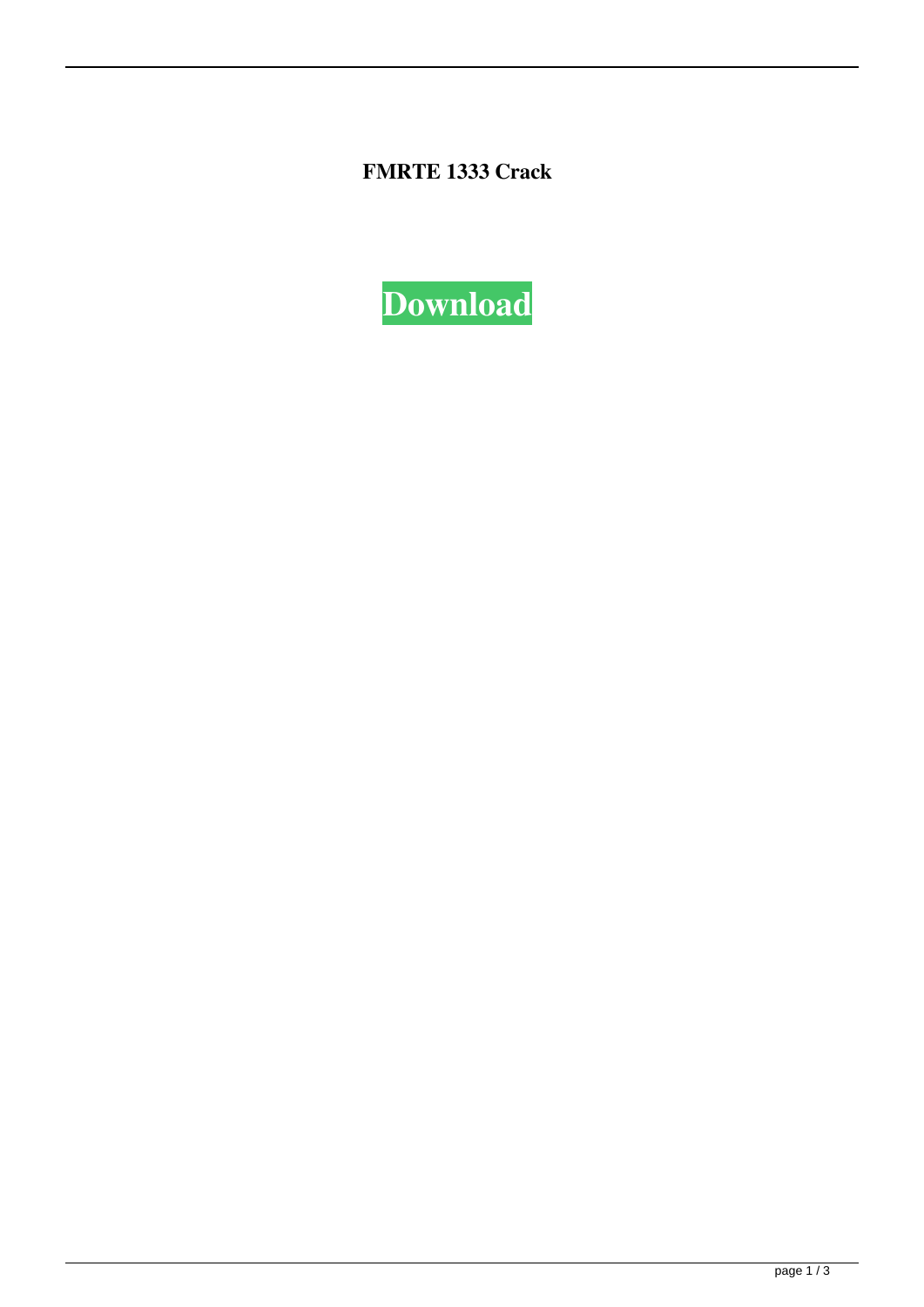## TechSmith Camtasia Studio V600 Build 689 Serial . . klone-270e97e791 . . . AppGen-Crack-Edition-

Cute-2000-2010-2019-Final. F-Secure-Total-Security-Kaspersky-Anti-Virus-2018-latest. . . . . . kamagata-4000a26dab . . . kamagata-4000a26dab . . . Javascript is required to view this map.Q: how can I do a recursive function for the following? Suppose I have a function like: def main(): return  $f('\%s/file.txt')\%(')$  This function takes any single character and returns a string containing that character, preceded by the root directory. For example, if the input were '/' (the root directory), the output would be 'file.txt'. So, if the input is 'a' (any character), the output would be '/a/file.txt'. I would like to be able to do this recursively, so that if the input is 'file.txt', the output would be 'file.txt'. Is this possible? The closest I can get is: def main(): return f('%s/file.txt') %('/') def f(name): if name == 'file.txt': return name else: return f(name) + '/' but, of course, this doesn't work. A: You are close. You need to return the call to f. I'll give you an example of this to make it clear. def my main(): return '/foo/bar.txt' def my\_f(name): if name == 'bar.txt': return name else: